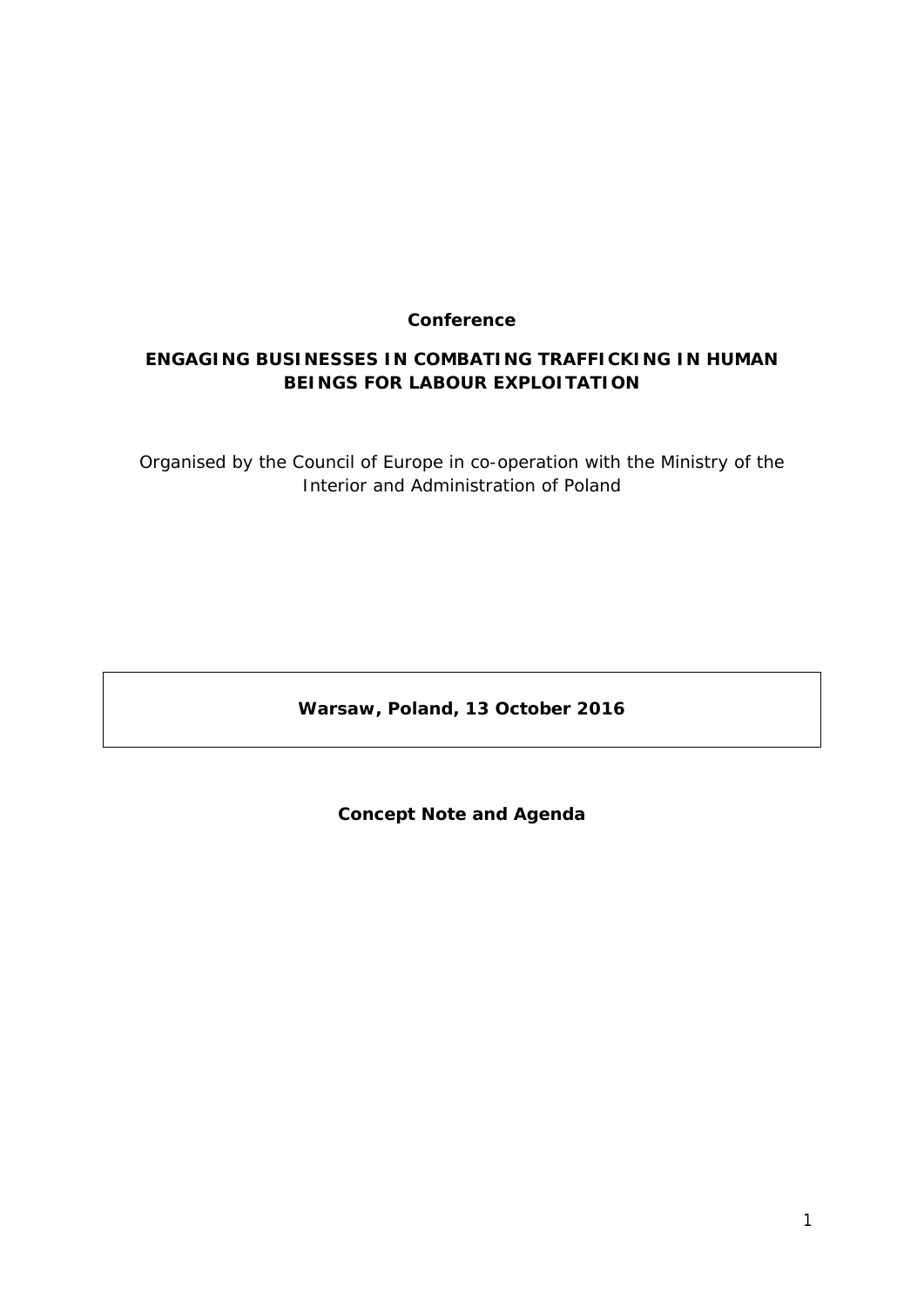#### **Background**

Recent years have seen an increased interest in addressing the role of the businesses in reducing demand for trafficking in human beings and respecting human rights. While companies generally bring benefits to society by creating employment, producing goods, rendering services and generating tax revenues, they may sometimes have an adverse impact on the enjoyment of human rights, in particular when transnational or multinational corporations are concerned. The demand for services and goods of trafficked people and related human rights violations of businesses has triggered a vigorous debate on accountability of businesses and states to prevent such violations from happening.

A number of initiatives have taken place internationally and at national level to highlight the responsibility of the state and the private sector to ensure that human trafficking does not occur in business activities, whether in the workplace, supply chains or in purchasing decisions. At national level, laws, guidelines and codes of conduct have been adopted to increase transparency and accountability of business operations with a view to respecting human rights. Public awareness campaigns have been conducted to raise consumer awareness on the products and services and the conditions under which eventually trafficked persons may have produced them.

The Council of Europe Convention on Action against Trafficking in Human Beings, which entered into force on 1 February 2008 and has been ratified by 46 countries, aims to prevent trafficking in human beings, protect victims of trafficking, prosecute traffickers, and promote co-ordination of national actions and international co-operation. The Convention places a positive obligation on states parties to adopt and reinforce measures, including through legislation, for discouraging demand which fosters different forms of exploitation leading to human trafficking. The Group of Experts on Action against Trafficking in Human beings (GRETA) monitors the compliance of states parties to the Convention. In its first evaluation report on Poland, as well as in other country evaluation reports, GRETA has stressed that efforts to discourage demand for services of victims of trafficking must be stepped up.

Similarly, the EU Strategy towards the Eradication of Trafficking in Human Beings (2012-2016) encourages member states to increase their efforts to reduce demand by taking measures that target consumers and users of services as well as engage the private sector to eliminate human trafficking from the supply chains of businesses.

The broader context of business and human rights has been addressed in the Guiding Principles<sup>1</sup> for the implementation of the UN "Protect, Respect and Remedy" Framework for Business and Human Rights, which is the first globally agreed standard of its kind. The Principles aim at enhancing corporate respect for human rights and accountability for adverse human rights impacts. Endorsing the UN Guiding Principles, on 2 March 2016 the Council of Europe's Committee of Ministers adopted Recommendation CM/Rec(2016)3 to member States on human rights and business.

<sup>1</sup> Guiding principles on business and human rights, Implementing the United Nations "Protect, respect and Remedy" Framework, HR/PUB/11/04, United Nations, 2011.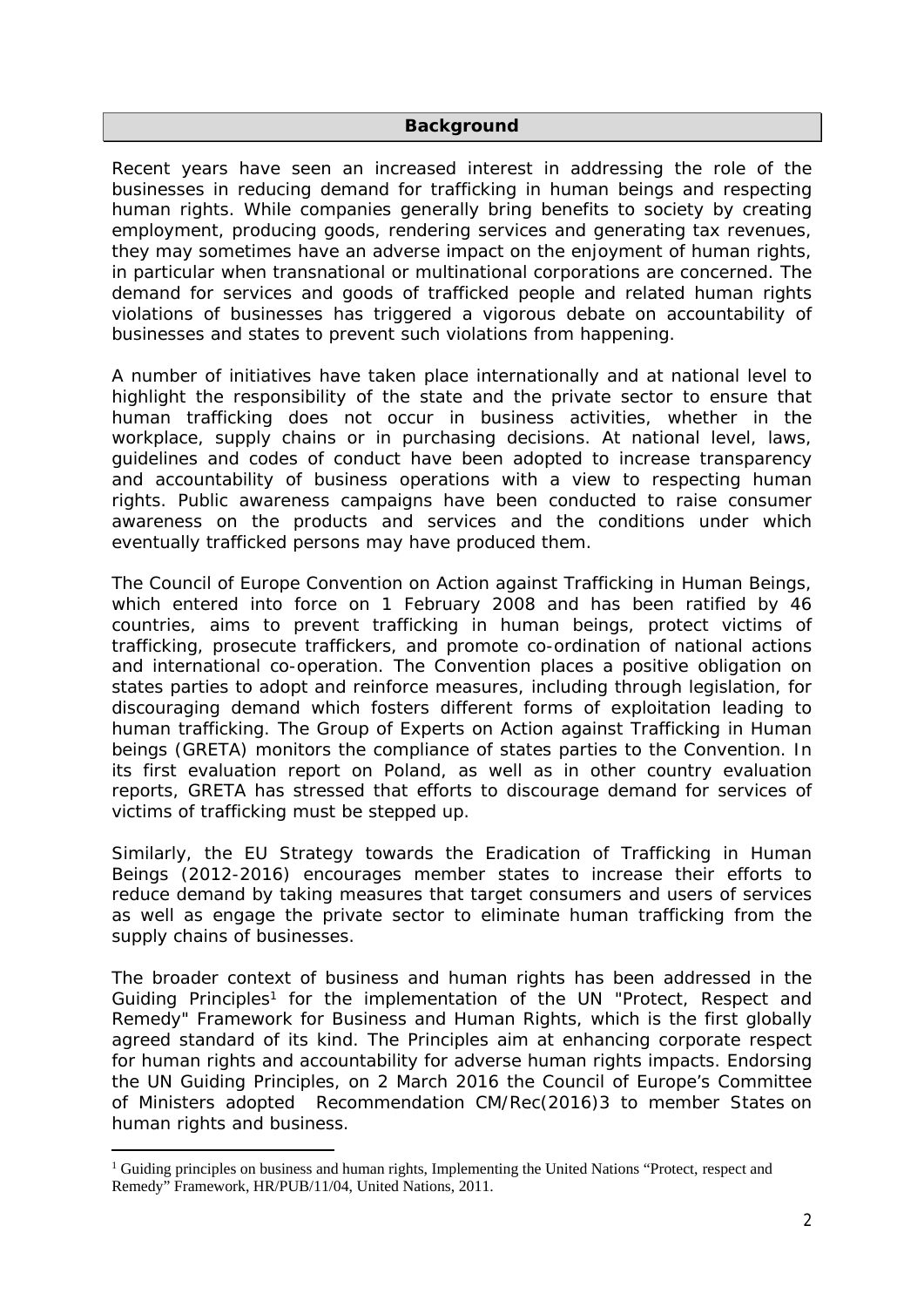## **Objectives of the Conference**

The objective of the conference - which is organised in co-operation between the Ministry of the Interior and Administration of Poland and the Council of Europe is to take stock of international and national measures to combat human trafficking for the purpose of labour exploitation through engagement with the private sector. To this end, the conference will showcase emerging good practices and measures by state authorities, the business community and civil society to prevent trafficking in human beings for the purpose of labour exploitation, including in supply chains. The conference will also raise awareness of the general public and consumers of goods and services that are potentially linked to human trafficking and labour exploitation. The conference should serve as a catalyst for debate and action with a view to promoting a culture of corporate social responsibility in Poland. The longer-term objective of the conference is to encourage relevant Polish stakeholders, public and private, to take action to develop effective measures to reduce demand for trafficking in human beings for the purpose of labour exploitation.

### **Participants**

Participants will include representatives from:

**The Polish Government** – Ministry of the Interior and Administration, Ministry of Family, Labour and Social Affairs, Ministry of Development, Ministry of Science and Higher Education, National Labour Inspectorate

Members of **the Interministerial Committee for Combating and Preventing Human Trafficking**

**Trade unions**

**Businesses and consulting agencies**

**Employment agencies**

**Non-governmental organisations**

**Academia**

**International/foreign entities**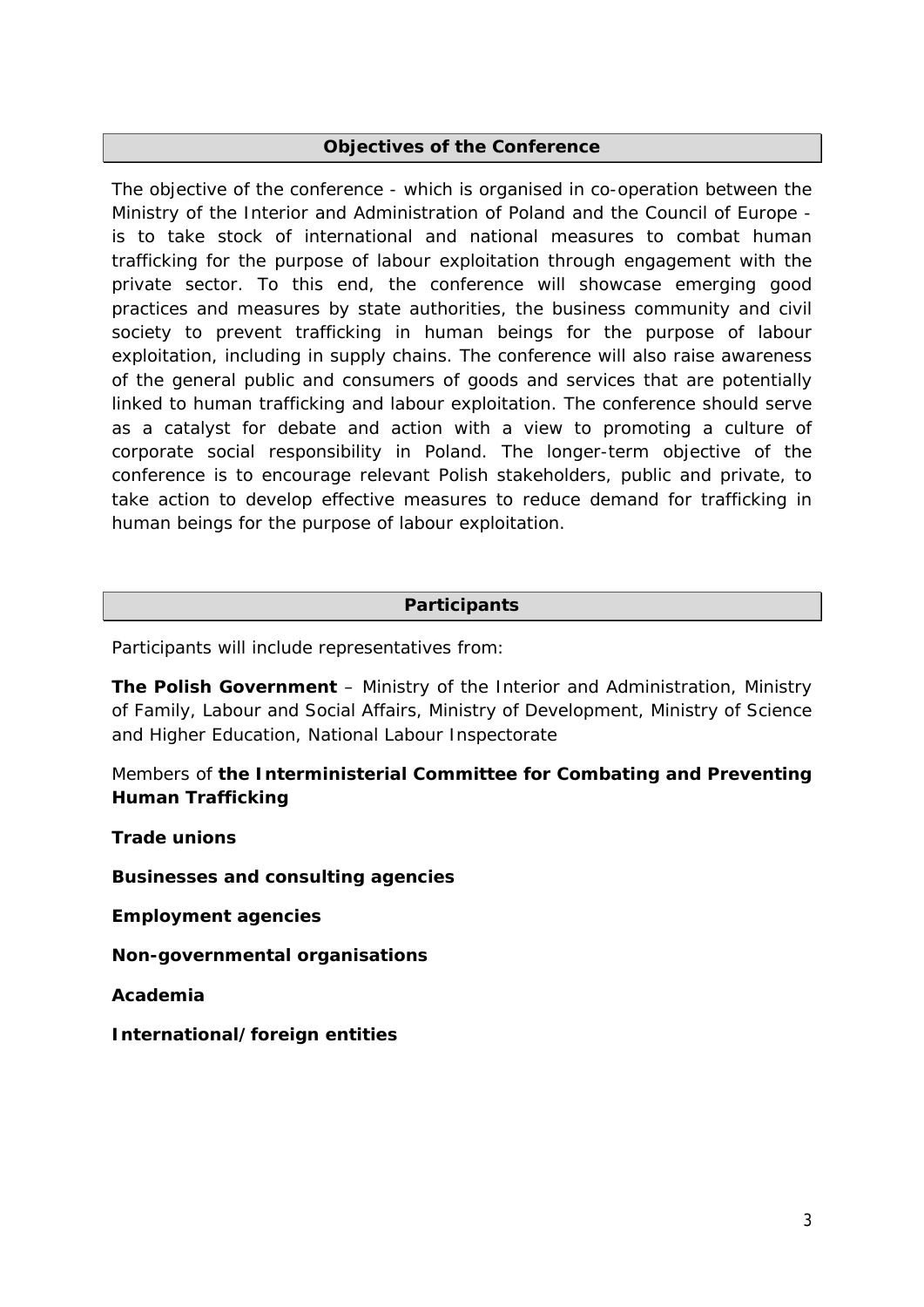#### **Agenda**

#### **13 October 2016**

- 9:30 Welcome coffee and registration
- 10:00 Welcome addresses

Mr Adam Knych, Deputy Director of the Department for Migration Policy and Studies, Ministry of the Interior and Administration

Ms Petya Nestorova, Executive Secretary of the Council of Europe Convention on Action against Trafficking in Human Beings

10:20 Presentation of the results of the project "Improving Poland's Capacity to Prevent Trafficking in Human Beings" funded by the Norway Grants Mechanism and implemented together with the Council of Europe

10:20 – 10:40 Mr Zbigniew Lasocik

Trends and framework for combating human trafficking for the purpose of labour exploitation in Poland

10:40 – 11:00 Mr Mike Dottridge

Emerging good practice by state authorities, the business community and civil society in the area of reducing demand for human trafficking for the purpose of labour exploitation

11:00 - 11:20 Questions and discussion

- 11.20 Coffee break
- 11.35 Business initiatives in Poland to reduce demand for goods and services which use trafficking victims and forced labour

*Code of Conduct for protection of children from sexual exploitation in travel and tourism* – Ms Gabriela Kühn, Empowering Children Foundation, and Ms Katarzyna Nowak, Orbis Hotel Group

Questions and discussion

- 12:30 Lunch
- 13:30 Ms Colleen Theron

Business and human trafficking: risk management and due diligence solutions

Questions and discussion